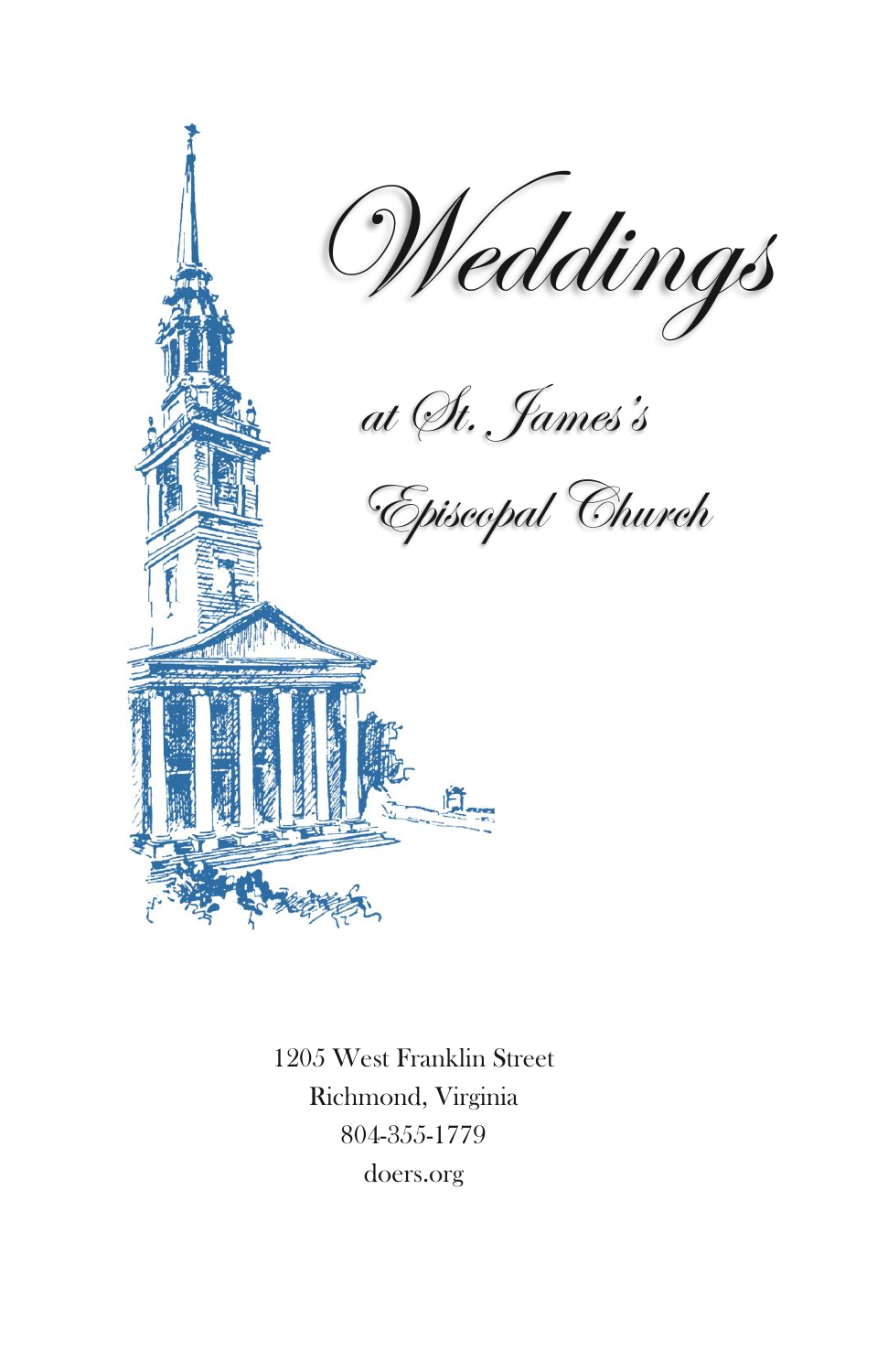rev. January 2022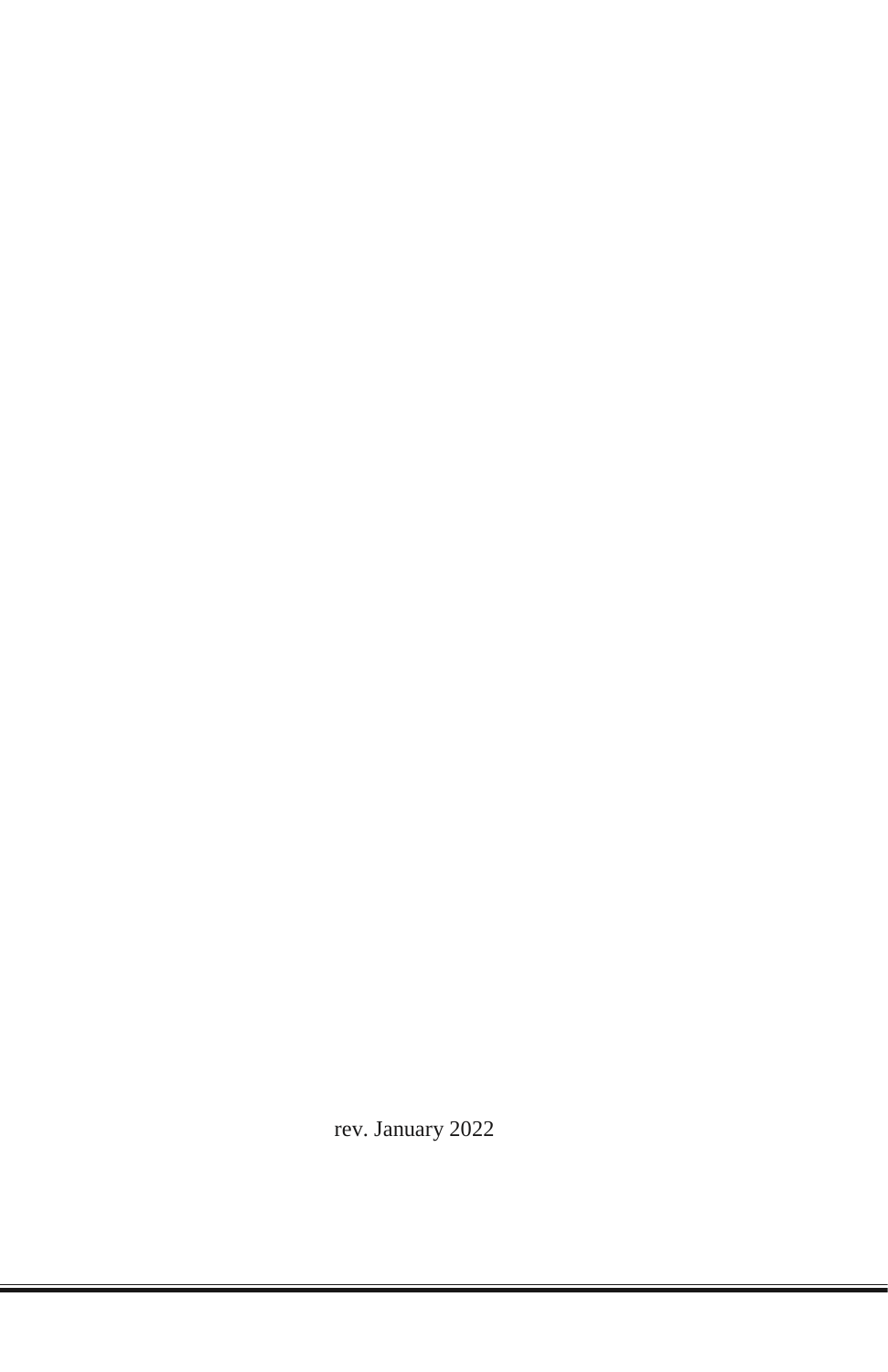# **Table of Contents**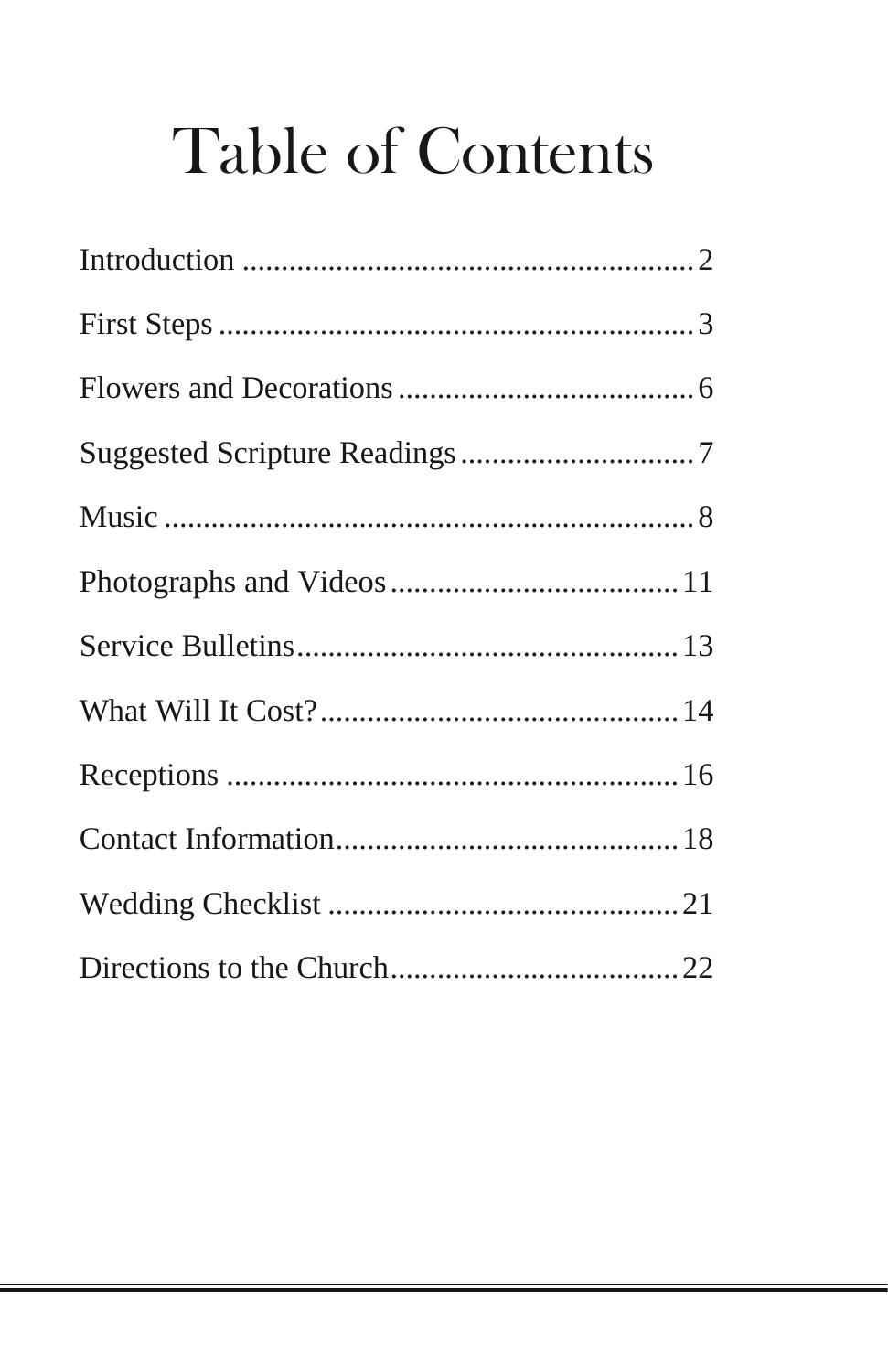Congratulations on your engagement! We hope that this time of preparation is joyful and meaningful. The Celebration and Blessing of a Marriage is a sacramental rite of the Episcopal Church. In Christian Marriage, the couple enter into a life-long union and make their vows before God and the church. As your faith community, St. James's is grateful to share in your special day. It is our hope that these guidelines will offer you a clear understanding of our particular procedures and policies, and insight into what a marriage and wedding ceremony at St. James's Episcopal Church entails.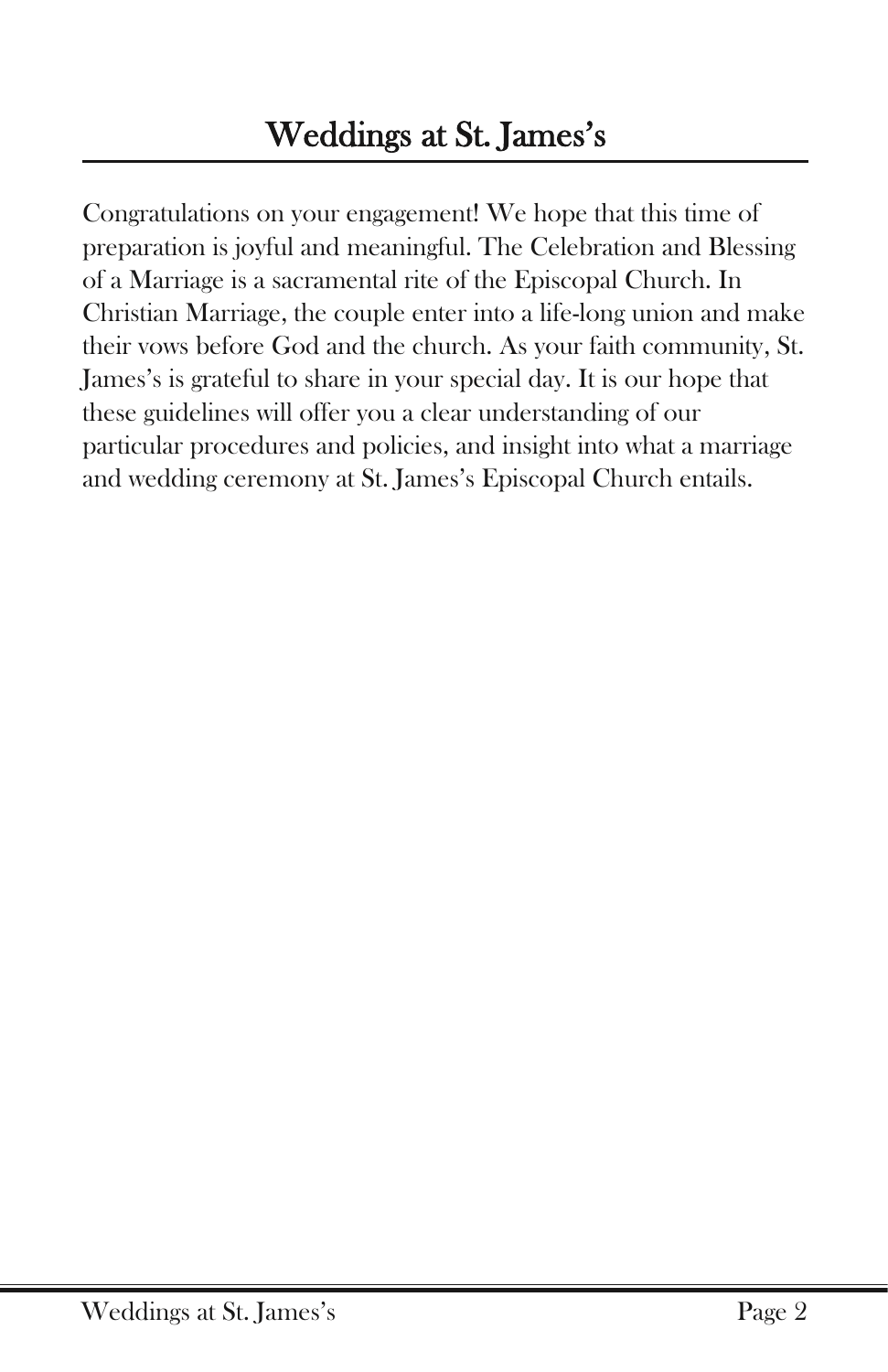#### Who can get married at St. James's?

We are a faith community. As such, we expect that at least one of the couple is baptized and that one of them, or a member of their immediate family, is a pledging member of St. James's.

#### Who should I talk to about a wedding at St. James's?

All arrangements for a marriage are made with the clergy. The Canons of the Episcopal Church require 30 days' notice. The availability of the church for a wedding may be determined by calling the Parish Coordinator; however, only the clergy can confirm a wedding date.

#### When may a wedding take place?

Weddings may be scheduled on Saturdays between 11:00 a.m. and 6:00 p.m. To ensure that each ceremony is as beautiful and memorable as you hope it to be, only one wedding may be scheduled on any day.

#### May I include communion in the service?

Including Holy Eucharist as part of the wedding ceremony is not only appropriate, but encouraged. All those who desire to know Christ are welcomed to the altar to receive either communion or, if preferred, a blessing.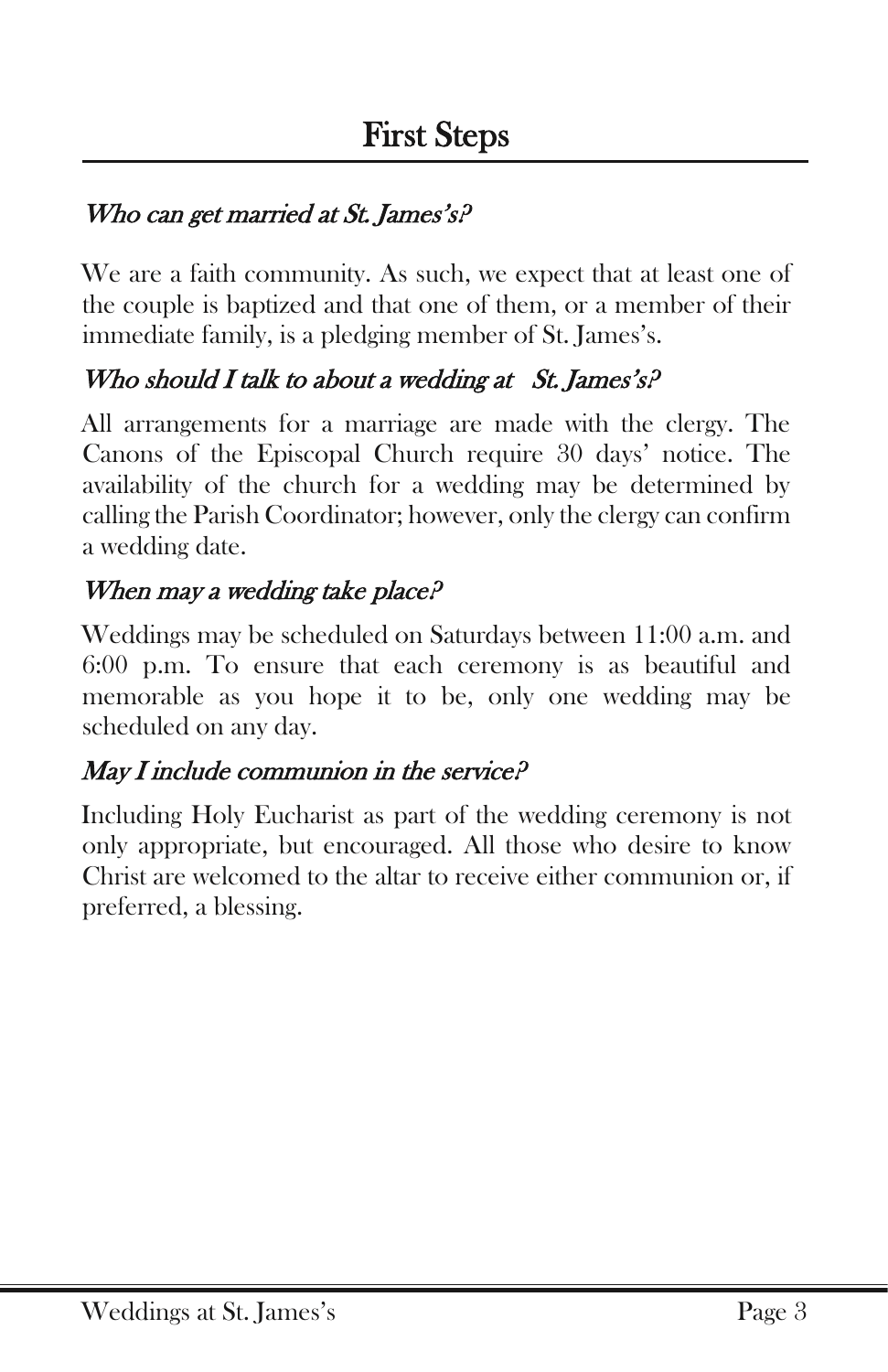Premarital counseling is a healthy beginning for all couples (and is required by the Canons). The couple should arrange for a conference with the officiating priest as soon as possible. Being divorced does not prohibit remarriage in the Episcopal Church; however, if either party has been married before (except for widows and widowers), the clergy must petition the Bishop to receive permission to perform the wedding.

Now it's time to call the Organist! Music is a very important part of every wedding ceremony. Ask the Organist to reserve your wedding date on her calendar and set a time for a consultation. (For further information regarding music, see "Music for Weddings" on page 7.)

Wedding rehearsals are at 5:00 p.m. the day before the wedding. St. James's provides each couple with extra help from its Wedding Director, who assists at both the rehearsal and the wedding. An outside wedding coordinator is not needed at the church. If the couple has a wedding coordinator, he/she must take direction from the church's Wedding Director regarding anything that happens at the church.

Please complete the Holy Matrimony Information Form (which is included in your wedding information packet) as soon as possible and send it to "St. James's Episcopal Church, Attention: Wedding Director," 1205 W. Franklin St., Richmond, VA 23220. The Bulletin Information Form (if applicable), marriage license, and all fees *(see page 13)* are due into the church office at least TWO WEEKS BEFORE THE WEDDING.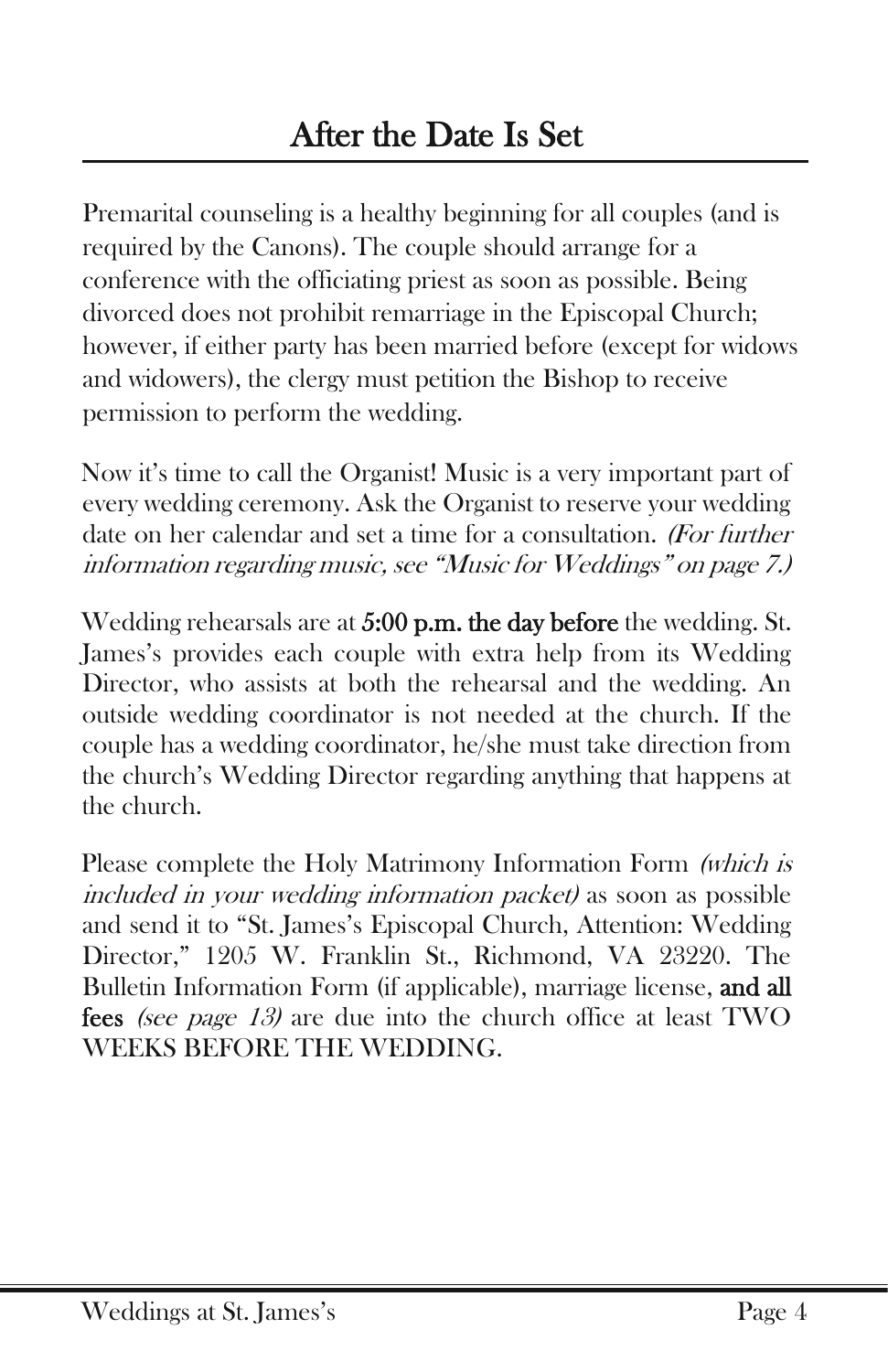Rooms are available at the church for the **bride** and her attendants to use to dress. The bride and her attendants may bring their attire to the church before the rehearsal. Arrival can be up two hours before the wedding but not earlier. Please make arrangements with our Wedding Director.

While this is a glorious day of celebration, please wait until the reception to enjoy any alcoholic beverages. Consumption of alcohol (such as champagne and other spirits) is not permitted in the dressing rooms or on church property.

Because it creates a safety hazard, St. James's **does not permit** any substance to be thrown or dropped on church property. This includes flowers or petals dropped in the aisle by a flower girl and materials such as rice or birdseed on the outside steps.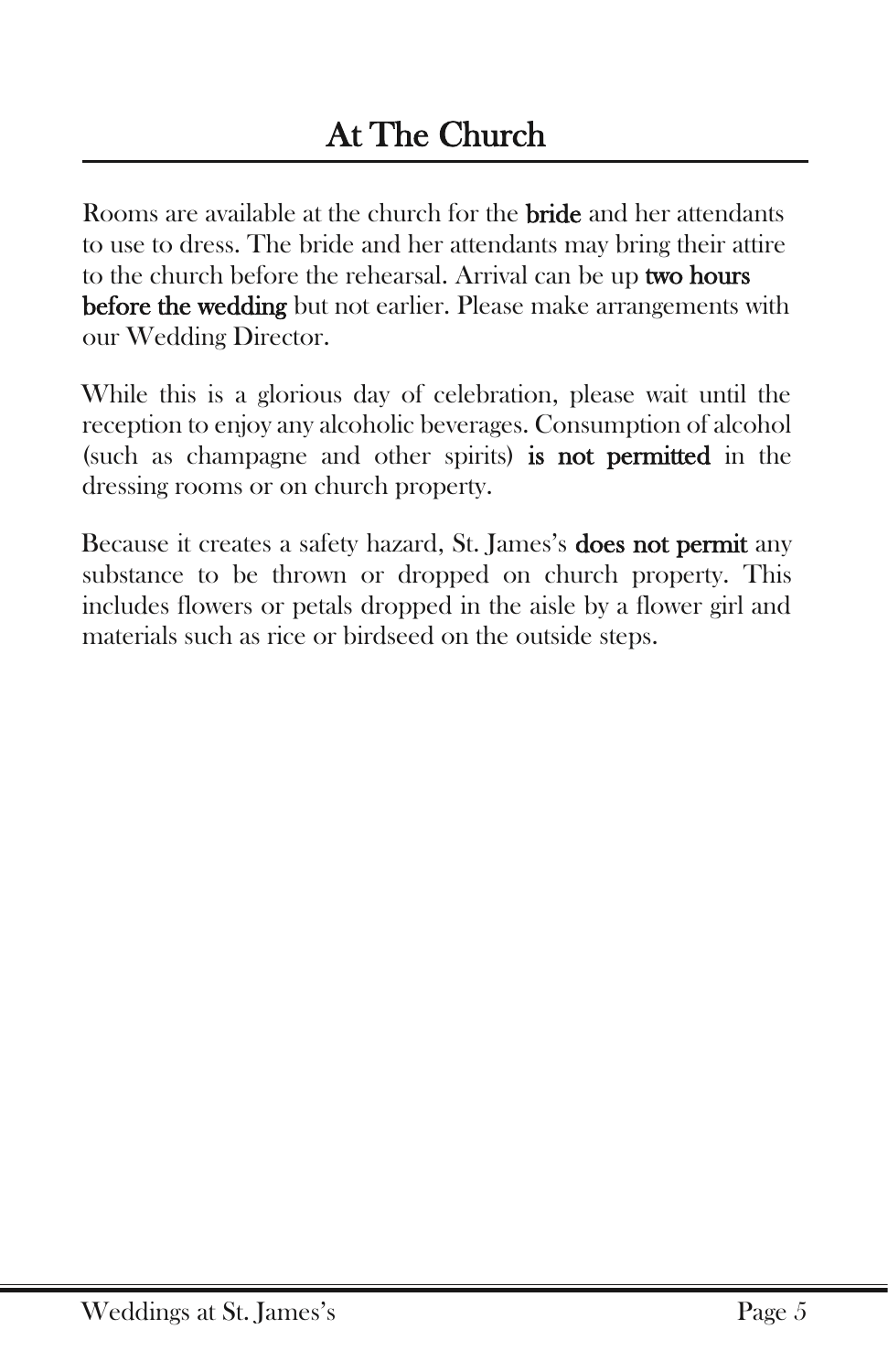The traditional decorations in the sanctuary for a wedding at St. James's includes altar flowers and pew markers and, if requested, candles. The Altar and Flower Guilds have the sole responsibility for these decorations.

A timely meeting with the florist who will be making your bouquets and boutonnieres is very helpful when coordinating floral arrangements in the church. Shortly following that meeting, you should contact the Flower Guild's Chairman to discuss the colors and types of flowers you'd like to order for the altar and, if requested, floral pew markers. While the Flower Guild is responsible for all floral arrangements inside the sanctuary, your florist may create arrangements in the two urns located in the narthex. Decorations outside the church, including flower petals, wreaths, balloons, etc., are not permitted.

In addition to the candles on the altar, seven-branch candelabras are available for use in the chancel. Hurricane lamps are available to place in the windows at 6:00 p.m. weddings scheduled November through February. St. James's does not permit use of a "unity" candle.

The Chancel Decorations Information Sheet (which is included in your wedding information packet) should be completed and returned to the church's Wedding Director at least two months prior to the wedding. The banners and other worship decorations in the sanctuary are sacred items and may not be moved or removed.

Altar flowers remain in the church for Sunday services and are distributed to the sick and home-bound at the conclusion of the last service on the following Sunday. The couple may request that some of the flowers be sent to a local person of their choice. If you choose to do so, please make arrangements through the Parish Coordinator the week before the wedding.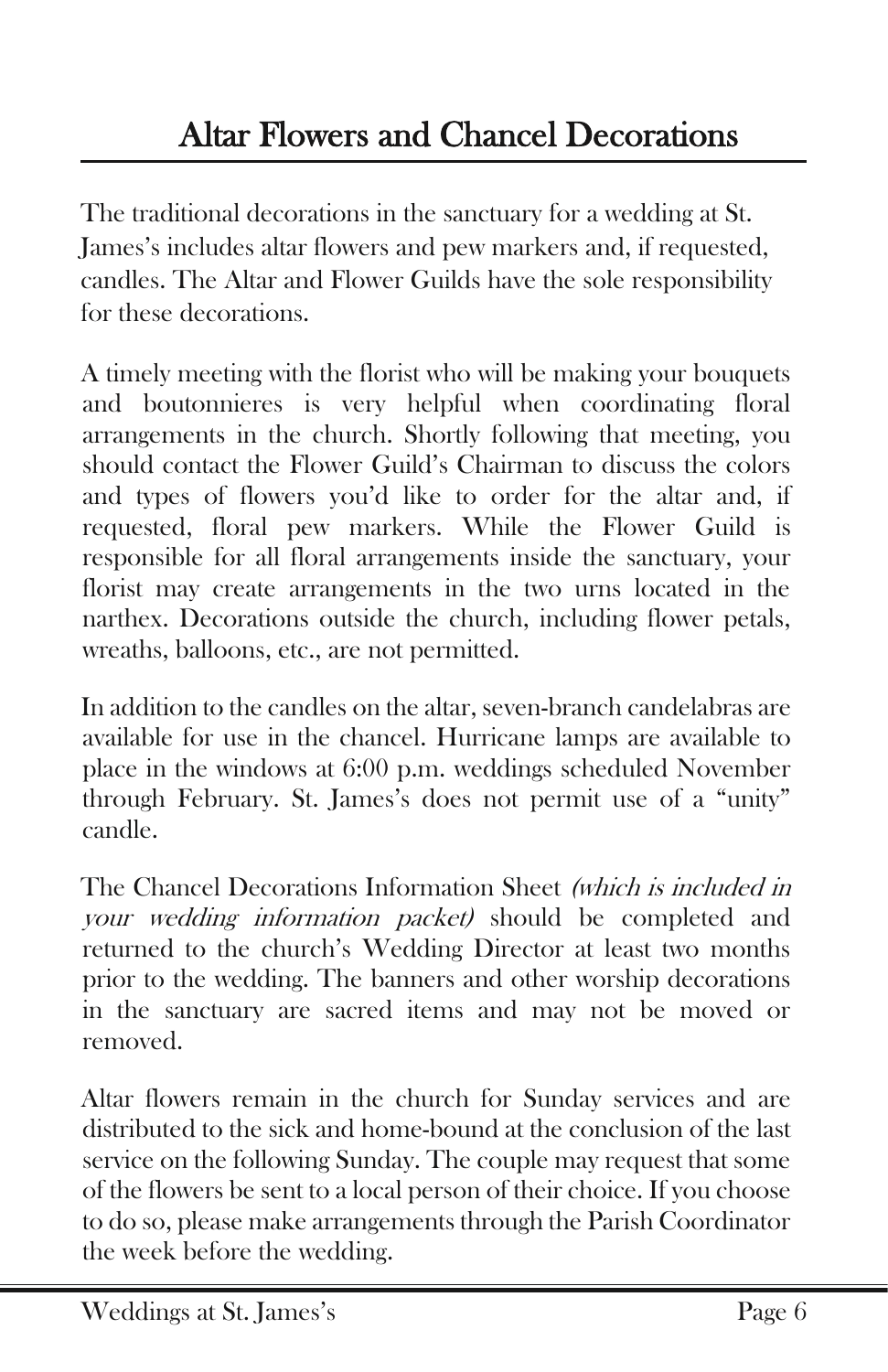# Suggested Scripture Readings for the Celebration and Blessing of a Marriage

The service for the Celebration and Blessing of a Marriage can be found on page 423 of the *Book of Common Prayer*. The clergy will be happy to discuss how family members or friends may be involved in the liturgy.

#### Old Testament Readings

Genesis 1:26-28 (Male and female He created them) Genesis 2:4-9, 15-24 (A man cleaves to his wife and they become one flesh) Song of Solomon 2:10-13, 8:6-7(Many waters cannot quench love) Tobit 8:5b-8 (That she and I may grow old together)

#### New Testament Readings (Epistles)

I Corinthians 13:1-13 (Love is patient and kind) Ephesians 3:14-19 (The Father from whom every family is named) Ephesians 5:1-2, 21-33 (Walk in love, as Christ loved us) Colossians 3:12-17(Love which binds everything together in harmony) I John 4:7-16 (Let us love one another for love is of God)

#### New Testament Readings (Gospels)

Matthew 5:1-10 *(The Beatitudes)* Matthew 5:13-16 *(You are the light....let your light so shine)* Matthew 7:21, 24-29 (Like a wise man who built his house upon a rock) Mark 10:6-9, 13-16 (They are no longer two but one) John 15: 9-12 (Love one another as I have loved you) John 2:1-12 (Wedding at Cana)

All scripture readings come from the New Revised Standard Version (NRSV) of the Bible. If other readings or Bible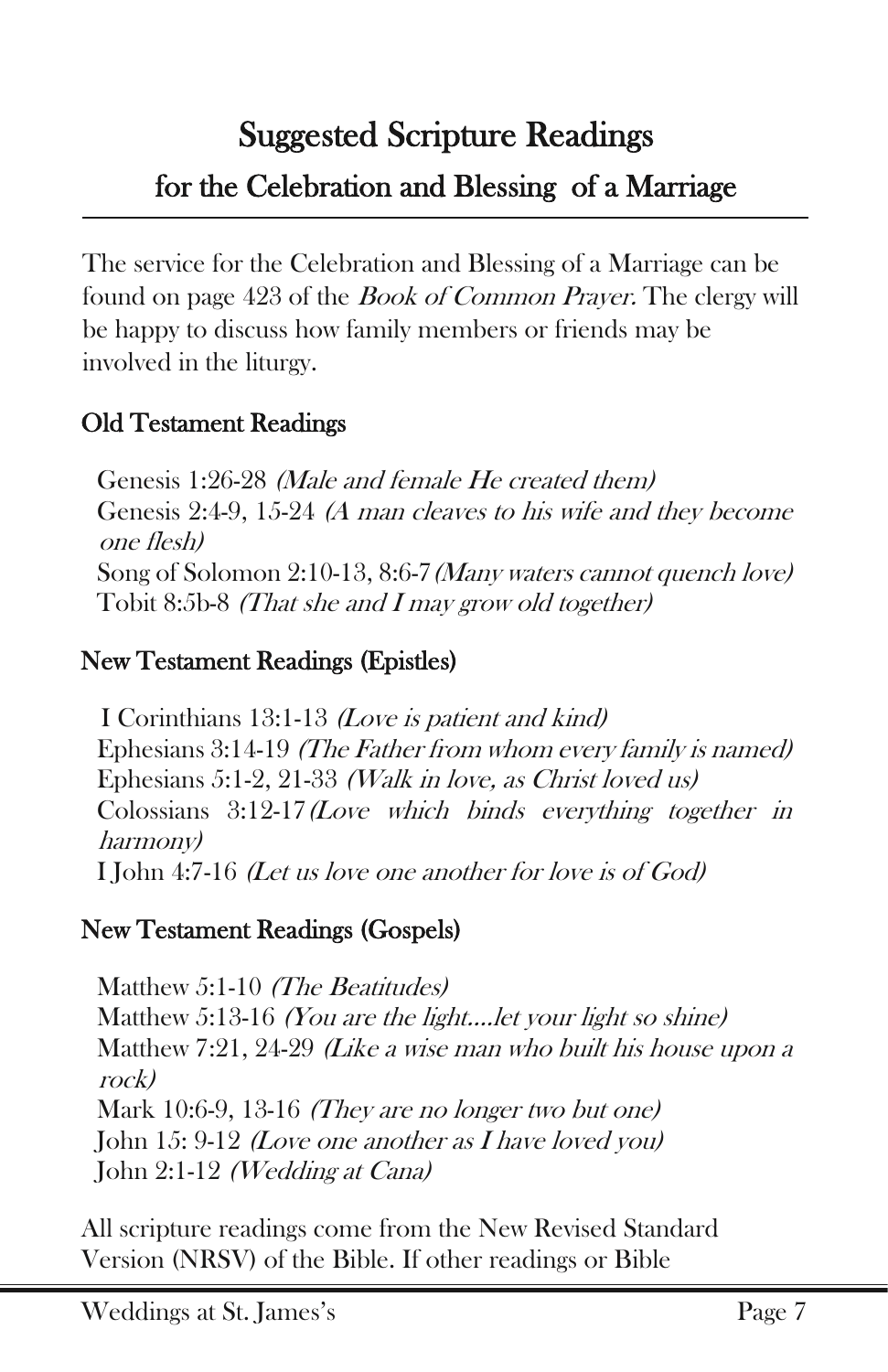translations are desired, the clergy must approve them at least three

weeks before the wedding.

# Music for Weddings

Music is an integral part of the wedding service. A marriage service in the Episcopal Church is a worship service, and the music selected should reflect the sacred and joyful nature of the service and enhance the beauty of the wedding liturgy. Music outside of the sacred repertoire is inappropriate during the service and is not permitted.

#### **Consultation**

St. James's Organist plays for all weddings held in the church nave. If she is unavailable for a wedding, she will secure a suitable substitute.

The Organist consults with the wedding couple to select music for the service: the processions in and out, hymns, and any vocal solos or instrumental pieces. At this consultation, the Organist will suggest several appropriate choices from her repertoire from which the couple will choose.

#### Music Before the Service

Appropriate music is played before the service while guests are arriving. This prelude usually consists of six or seven pieces ordered to reflect the moods of the service: joyful, festive, serious, grand. While you are welcome to request specific pieces, the final selection of prelude music is left to the discretion of the organist.

## Music During the Service

The service begins with the formal procession of the wedding party (the priest, groom, best man, groomsmen, bridesmaids, and bride) into the church. The procession may be an appropriate organ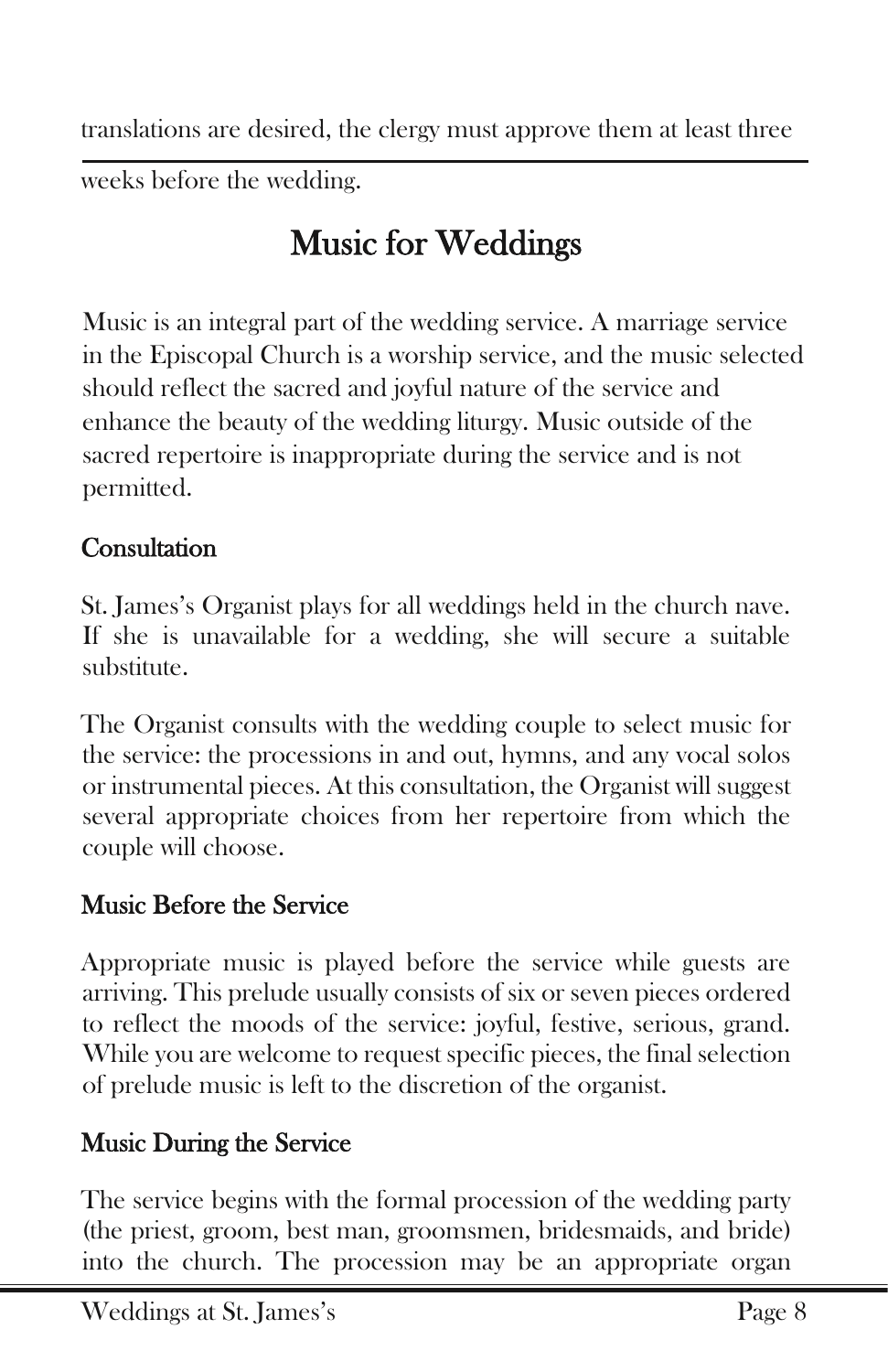piece(s) or a hymn, either sung by the congregation or simply played on the organ.

Hymns of praise or solos may be sung during the service, and at the conclusion of the service a joyous and exuberant or stately organ piece or hymn is played for the procession of the wedding party out of the church.

#### Soloists and Other Musicians

Couples may choose to add soloist, a choir, or instrumentalists for the wedding service. If additional musicians are desired, the organist will arrange for their services and schedule additional musical rehearsals as necessary.

#### Chimes

The St. James's chimes are a beautiful and joyous way to conclude the wedding celebration. If you wish, the chimes can be manually pealed as the wedding party and guests exit the church. Please let the organist know if you would like this at your wedding, and she will secure a pealer.

Please note that there are additional fees associated with the use of any extra musicians, including a pealer.

Note: You will find it helpful to bring the following list of music recommendations with you to the consultation with the organist, so that you can more easily identify and remember the various choices as they are played.

## Music Recommendations

#### Procession Into The Church

Trumpet Tune in D – Henry Purcell Trumpet Voluntary in D – Jeremiah Clarke Trumpet Tune and March – Jeremiah Clarke Musique Royale – Michel Delalande

Weddings at St. James's Page 9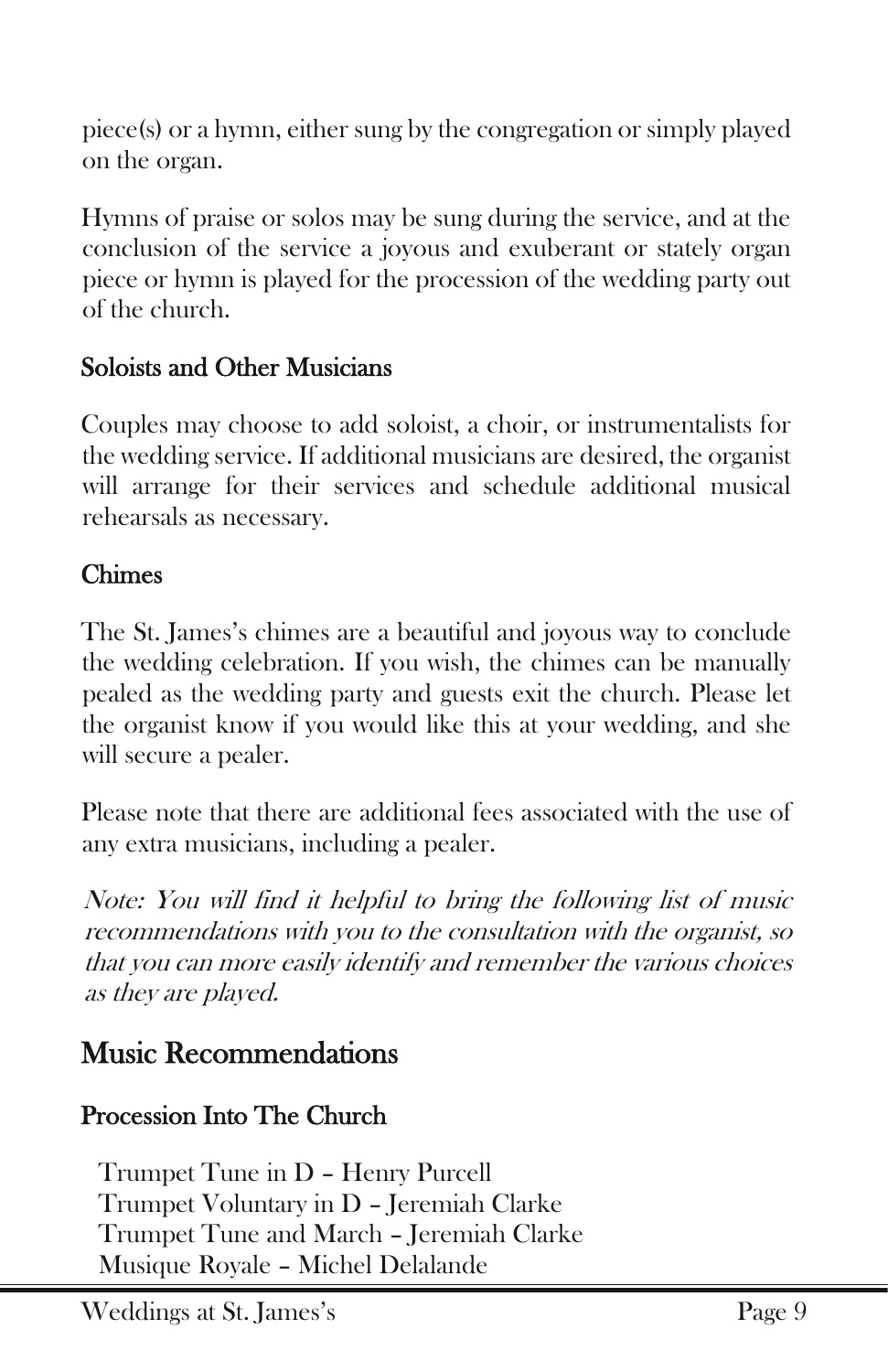Trumpet Fanfare (Masterpiece Theatre) – Jean Mouret Air from *Water Music Suite in F* – George Frideric Handel Rigaudon – André Campra Processional in E flat – David Johnson Trumpet Tune in D – John Stanley

#### Procession Out Of The Church

Hornpipe from Water Music Suite - George Frederic Handel La Rejouissance from Music for the Royal Fireworks – Handel Prelude and Fugue in C major – Johann Sebastian Bach Festal Flourish – Domenico Zipoli Festival Toccata – Colin Brumby Toccata from Symphonie No. V – Charles Marie Widor Toccata Brevis – Daniel Gawthrop

#### Hymns

Now thank we all our God – 397 Praise, my soul, the King of heaven – 410 For the beauty of the earth – 416 Lord of all hopefulness – 482 Christ is made the sure foundation – 518 Love divine, all loves excelling – 657

#### Seating the Mothers

Air from Water Music Suite – George Frederic Handel To a wild rose – Edward MacDowell Simple Gifts – Shaker Hymn Tune, arr. Jon Spong Jesu, joy of man's desiring – Johann Sebastian Bach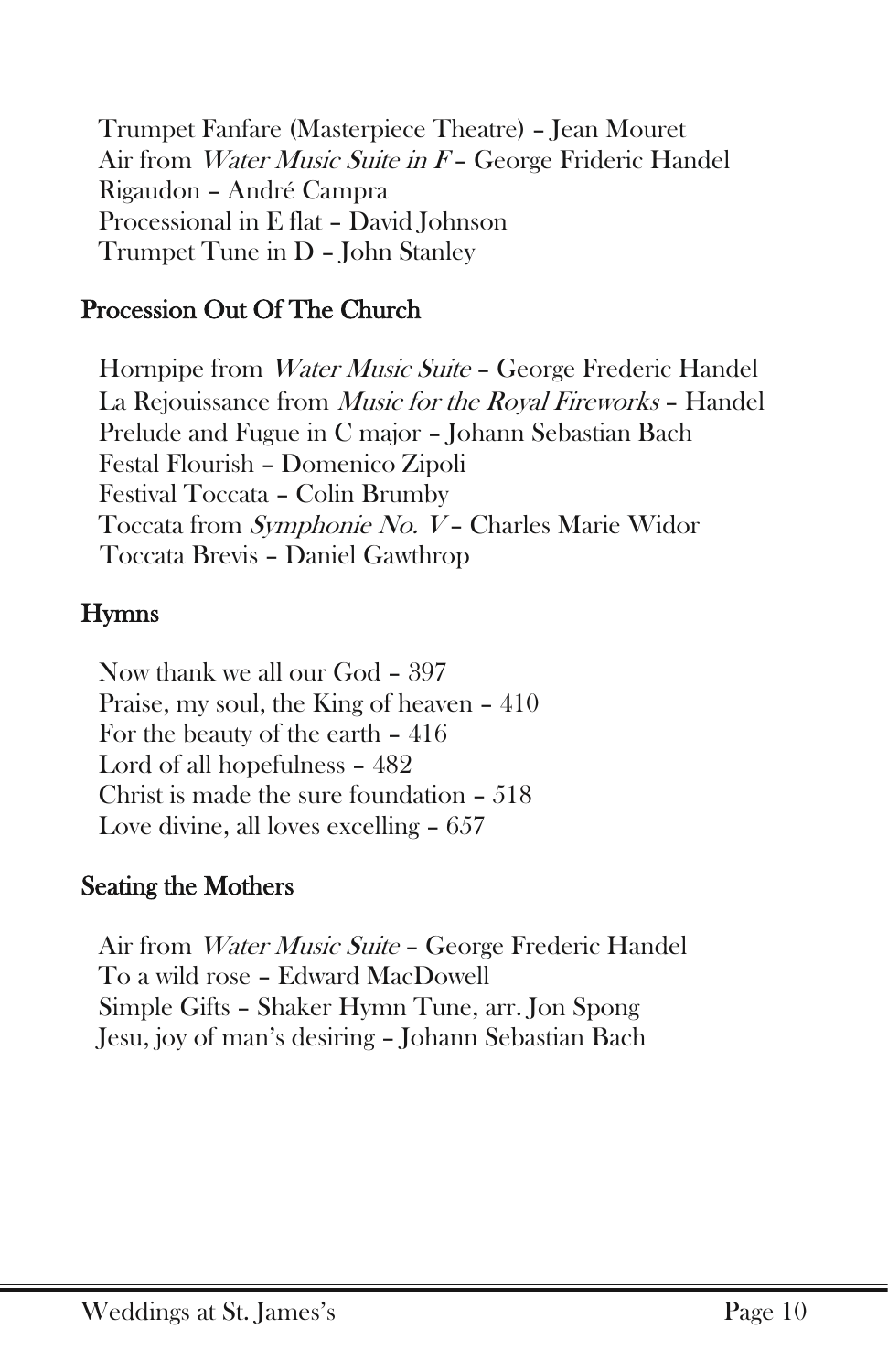A wedding is an important event in the life of a family, and photographs and videos provide treasured lasting mementos of the occasion. While these will preserve a connection to this wonderful day for years to come, it's important to be aware that the wedding itself is a worship service.

We want to protect the sanctity of the sacrament and remind everyone associated with the wedding that nothing may be allowed to interfere with the service. To avoid misunderstanding and confusion on the day of the wedding, it is the couple's responsibility to provide a copy of the following guidelines for the photographer and/or videographer before the wedding day.

## Guidelines for Photographers and Videographers:

- 1. Photographs and videos may be taken freely outside the church before and after the service.
- 2. Photographs may be taken in the church before the service. The church will be open for photographers two hours before the service and photographers must be finished 30 minutes before the service is scheduled to start.
- 3. Professional still and video photographers may take pictures during the service using only a stationary camera or cameras set up on tripods in the balcony, which must be in position at least 60 minutes before the service begins. No movement is permitted in the balcony after the organist begins to play. All photos and videos made during the service must be made with natural light. No flashes or video lights are permitted during the service. Care should be taken to lessen the sound of the shutter during vows and prayers.
- 4. After the service, picture taking is only permitted for 30 minutes. Photographers must not move chancel furniture or items on the altar or in the choir loft.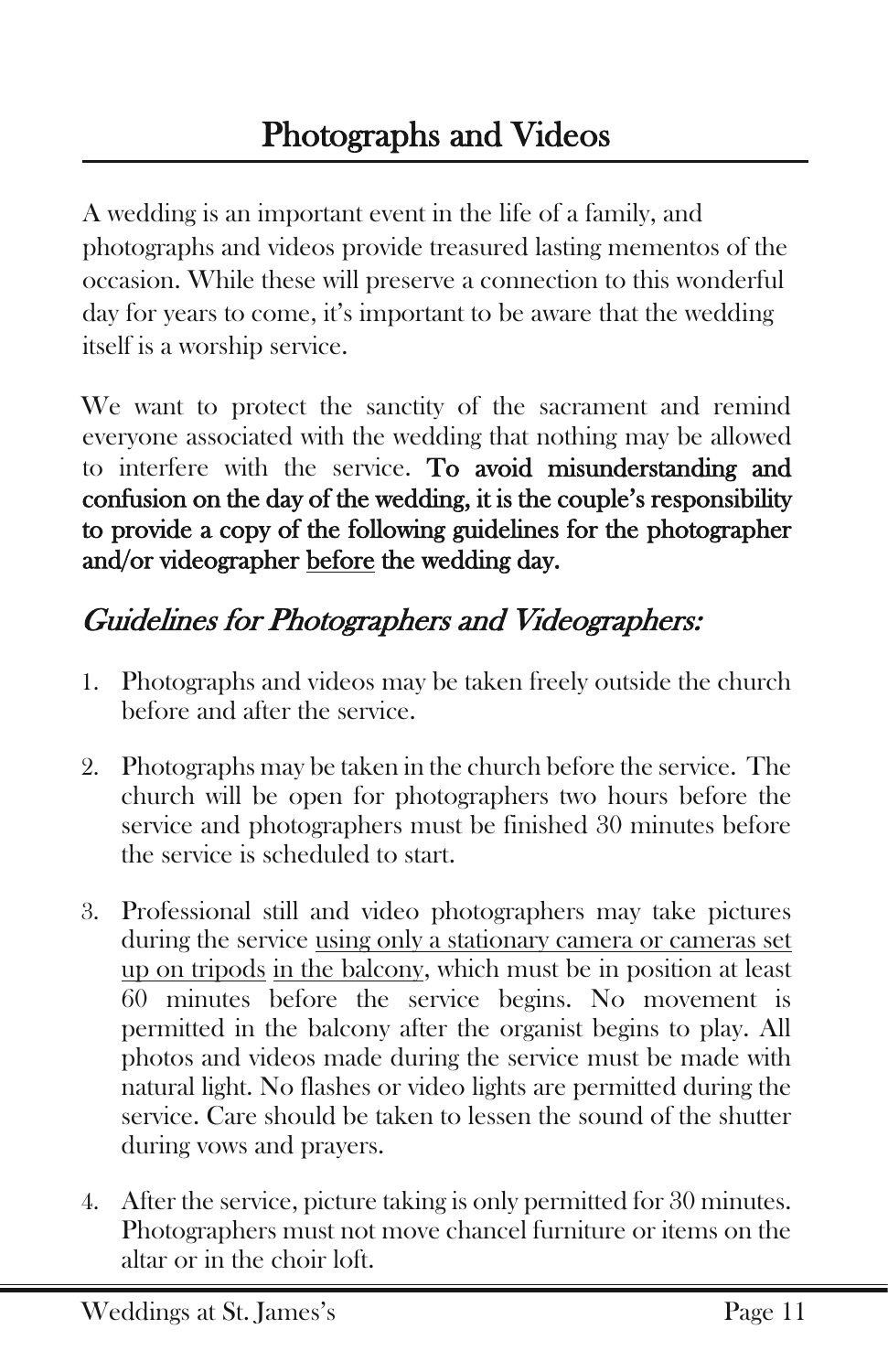5. The photographer is permitted to take flash pictures inside the church building only in the narthex just as the bride prepares to walk down the aisle and as the couple leaves the sanctuary immediately after the service.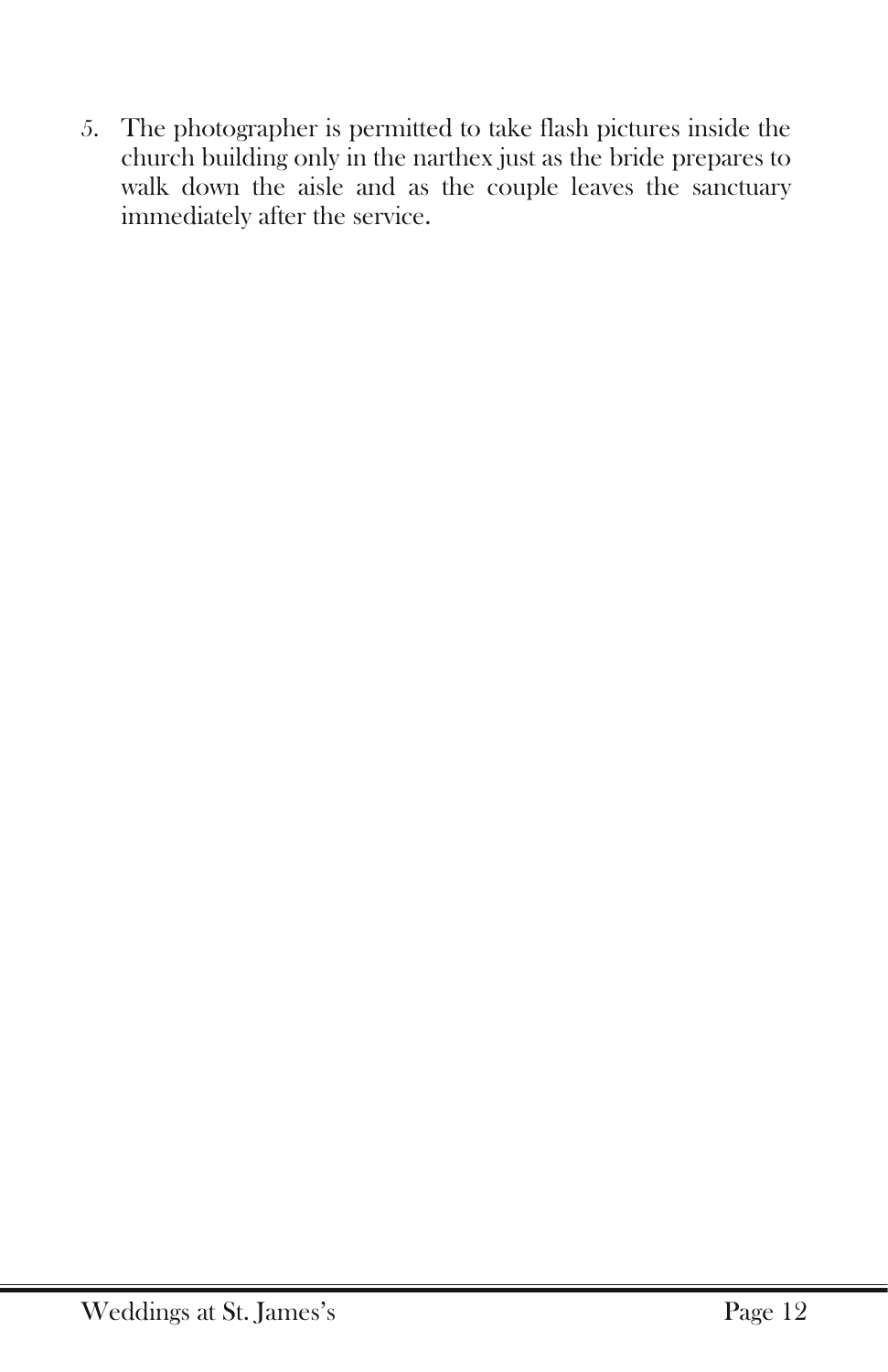St. James's will provide bulletins for the wedding or, if you prefer, you may create your own with approval from the church's Wedding Director. The bulletin is a worship leaflet and, while it makes a nice memento of the occasion, its purpose is to help your guests participate in the service.

The outline of the service, the music, the readings, dedication of memorial altar flowers, and the participants in the service (including the wedding party) are all you need to include. Other announcements, such as directions to the reception, are best conveyed by other means. Sample bulletins are available from the church office.

If you would like the Church to provide your wedding bulletin, please complete a Bulletin Information Sheet (which is included in your wedding information packet) and return it to the Wedding Director at least two weeks before the wedding.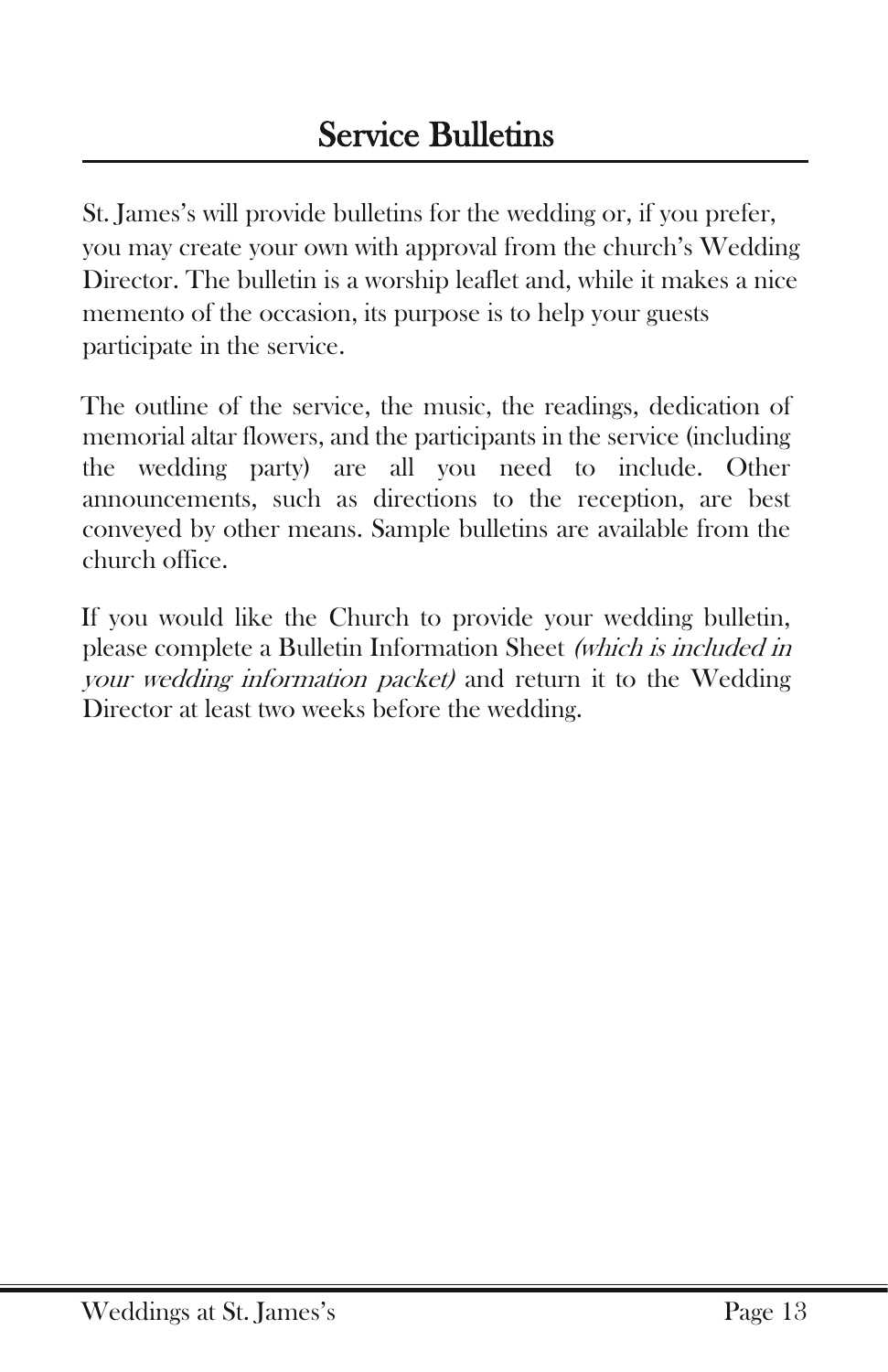The fees attached to wedding ceremonies at St. James's go toward the work and time of the many people required to make the liturgies possible.

## St. James's Wedding Liturgies and Associated Fees

#### In the Nave:

A wedding in the nave is ideal for couples seeking a larger ceremony involving a wedding party and many guests. The church seats as many as 750 persons, including the balcony space. The church's Fisk organ is a magnificent instrument, and the balcony offers plenty of space for guest musicians.

#### Fees:

A fee of \$2,500, payable to St. James's Episcopal Church, includes:

- Premarital counseling, the rehearsal, and wedding with the Officiant, including an honorarium for the discretionary fund
- The services of the Wedding Director
- Consultation, rehearsal and wedding with the Organist
- Altar and Flower Guild services, altar flowers, greenery, ribbon pew markers, candelabra, candles, and other sanctuary expenses
- Bulletins
- Sexton services for set-up and clean-up
- Visiting priests that the family retains must be paid directly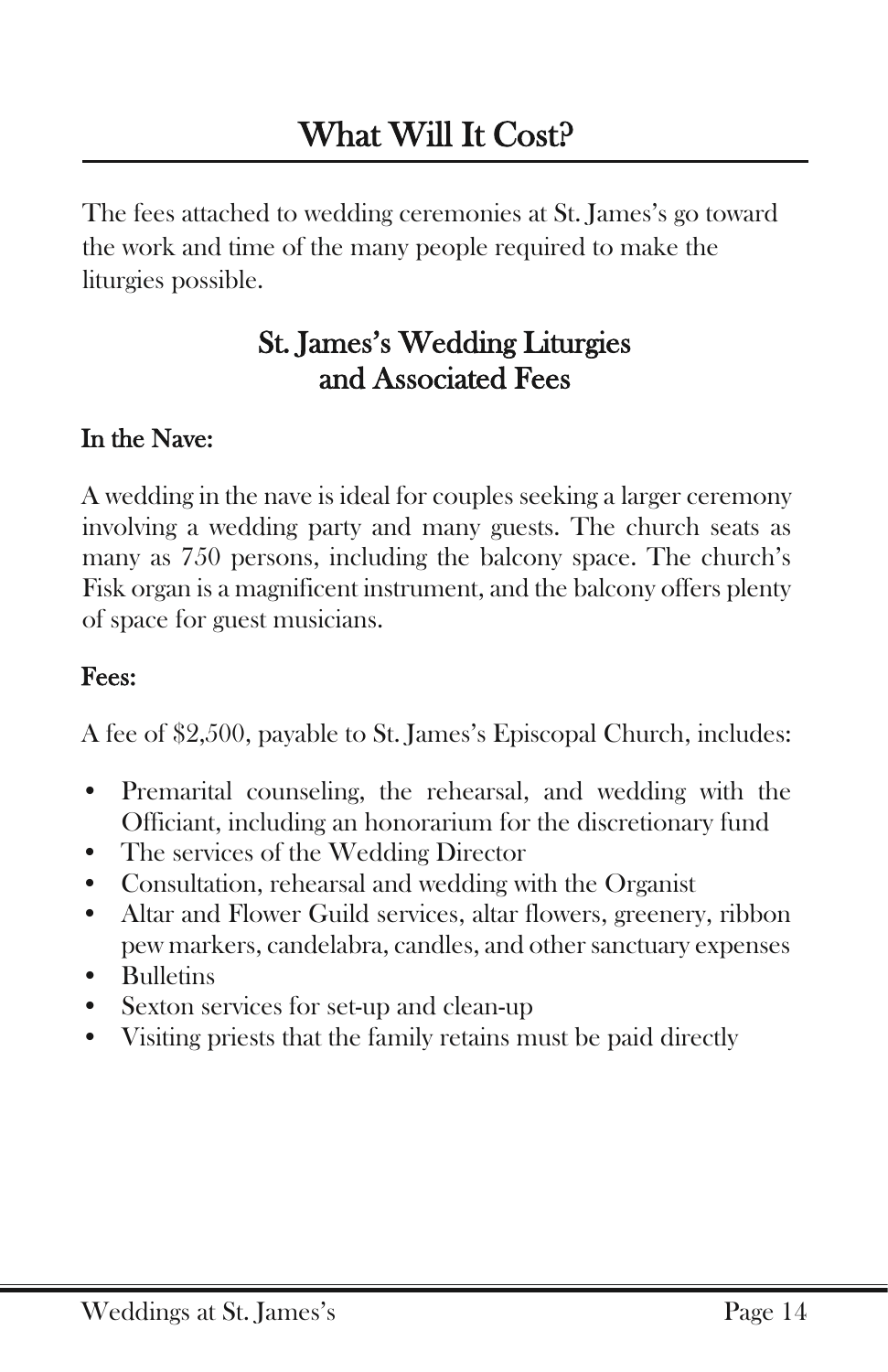Not included in this fee are any additional costs for special requests, which may include:

- An additional priest serving as a co-Officiant (This person should be given a separate honorarium, typically ranging from \$300-\$500.)
- Additional musicians (soloists, instrumentalists, chimes pealer)
- Lay Eucharistic Minister or Crucifer for services that include Holy Eucharist
- Floral pew markers in place of ribbon pew markers
- Unusual or special flowers or arrangements

## In the Chapel:

St. James's chapel is a beautiful and intimate space. A wedding in the chapel is ideal for couples seeking a small ceremony involving no more than 25 people (including the wedding party).

#### Fees:

Unlike a ceremony in the nave, music, altar flowers, bulletins and the services of the Wedding Director and sexton are not provided for a chapel wedding. The only fee required is a \$500 honorarium for the priest's discretionary fund. However, should a couple desire to have music or altar flowers, the following arrangements may be made and fees will be assessed.

- If flowers are used at the altar, arrangements must be made through the Flower Guild Chairman at a cost of \$200. The fee may be higher if unusual or special flower requests are made.
- Music must be arranged through the organist. A fee of \$300 is required if her service is rendered at the wedding for either the organ or piano; other fees may be applicable if other musicians are requested.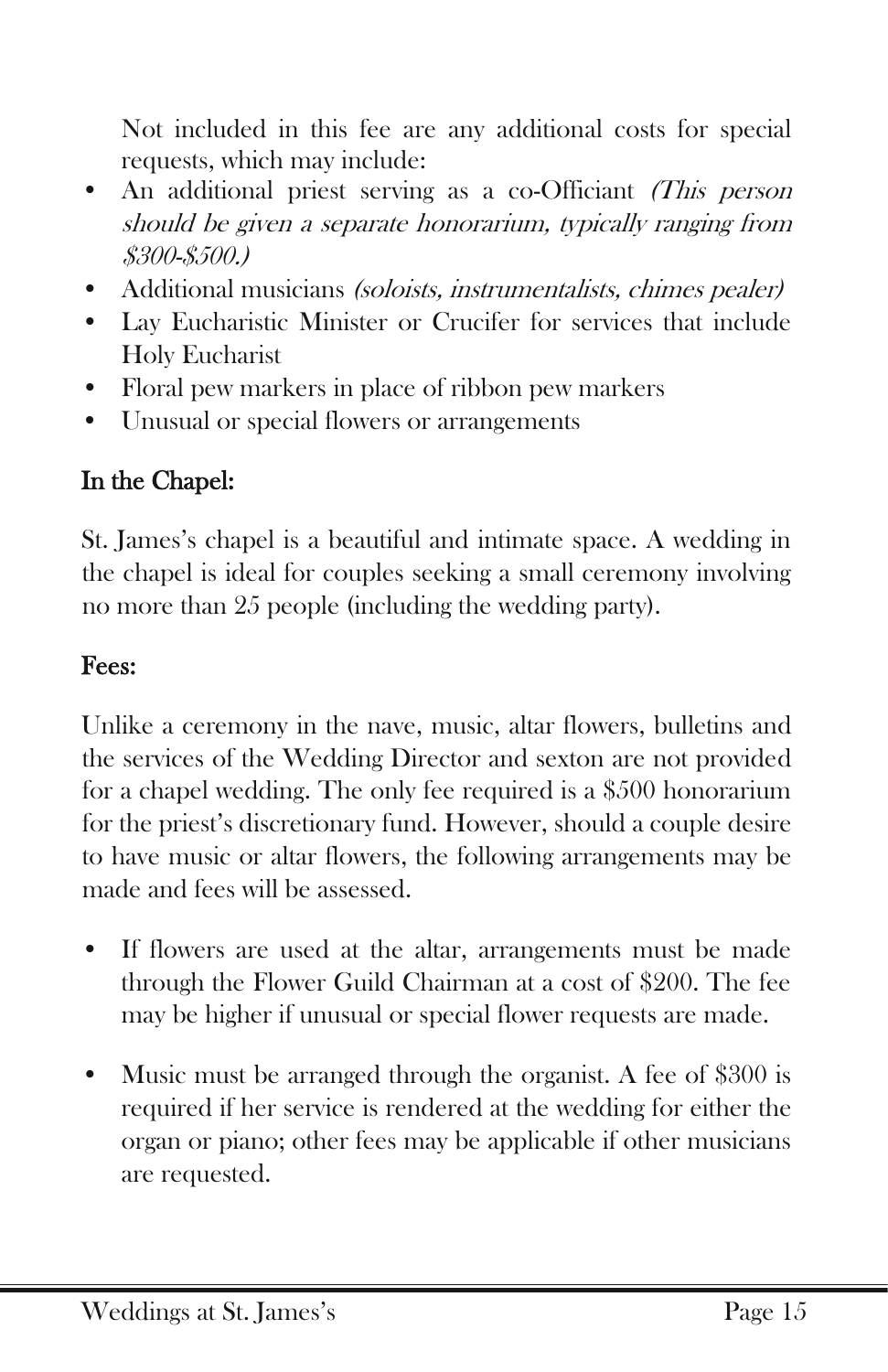While many couples choose to have a rehearsal dinner or wedding reception at clubs and facilities around the Richmond metropolitan area, St. James's beautiful Valentine Hall in the Michaux House located across Birch Street from the church is also available for these uses. Please make arrangements with the Parish Coordinator when scheduling your wedding date.

A 2,000 fee to hold a rehearsal dinner/reception here includes the use of the first floor of the Michaux House, including Valentine Hall, and the kitchen for three hours, plus one hour setup and one hour cleanup times. Extra set up time may be arranged for an additional \$50 per hour. Saturday receptions must conclude no later than 8:00 p.m. in order for Valentine Hall to be re-set for Sunday.

Unless other arrangements are made, the kitchen is to be used solely as a catering kitchen, with caterers providing not only the food and beverages, but also all tablecloths, plates, utensils, glasses, napkins, etc. A list of preferred caterers is available upon request by contacting the Facilities Coordinator. Beer and wine, including champagne, may be served if an ABC permit is obtained, but "hard" liquors and spirits are not permitted.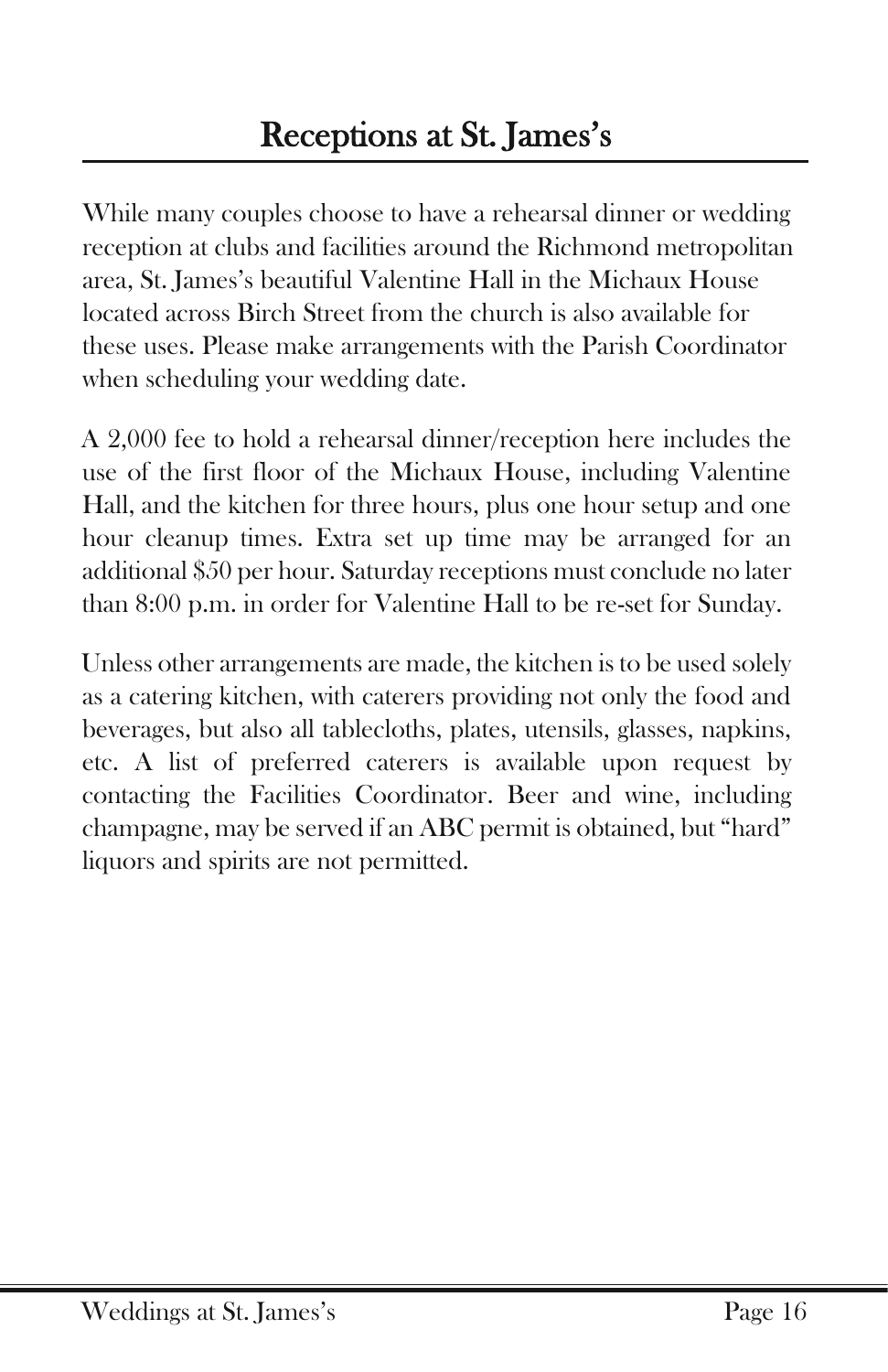- 1. Smoking is not permitted anywhere on the premises.
- 2. The couple will designate a person who will be responsible for keeping order during the event and will be personally liable for excessive cleanup and any damage.
- 3. Tables and chairs are available for use and are not allowed from an outside source.
- 4. Furniture or rugs may not be moved without permission. No decorations or signs may be placed in the building using tape, tacks, et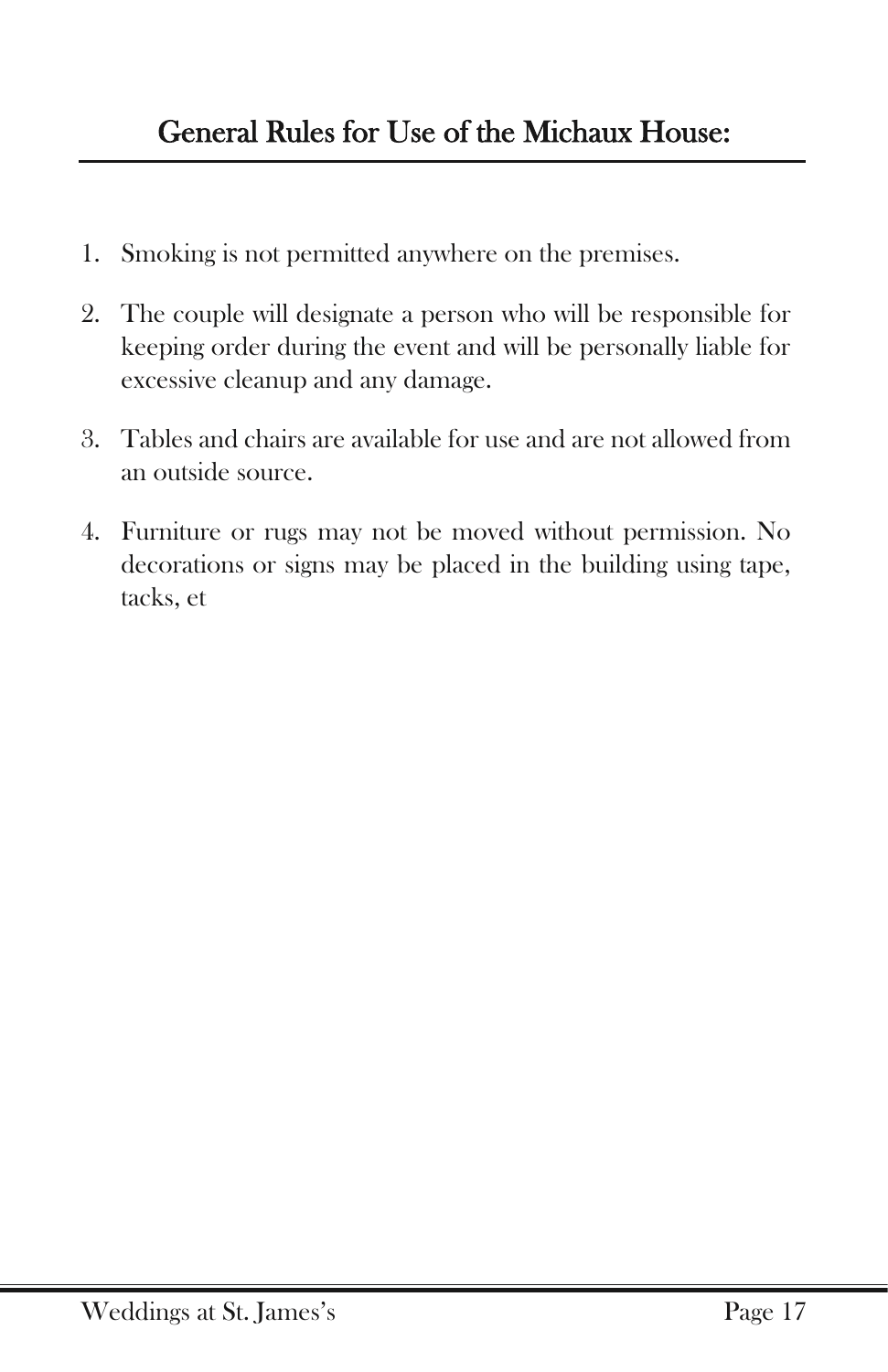## Clergy:

The Rev. Dr. John F. McCard, Rector; jmccard@doers.org; 804- 355-1779, ext. 318

The Rev. Amelia Arthur Senior Associate Rector, aarthur@doers.org; 804-355-1779, ext. 319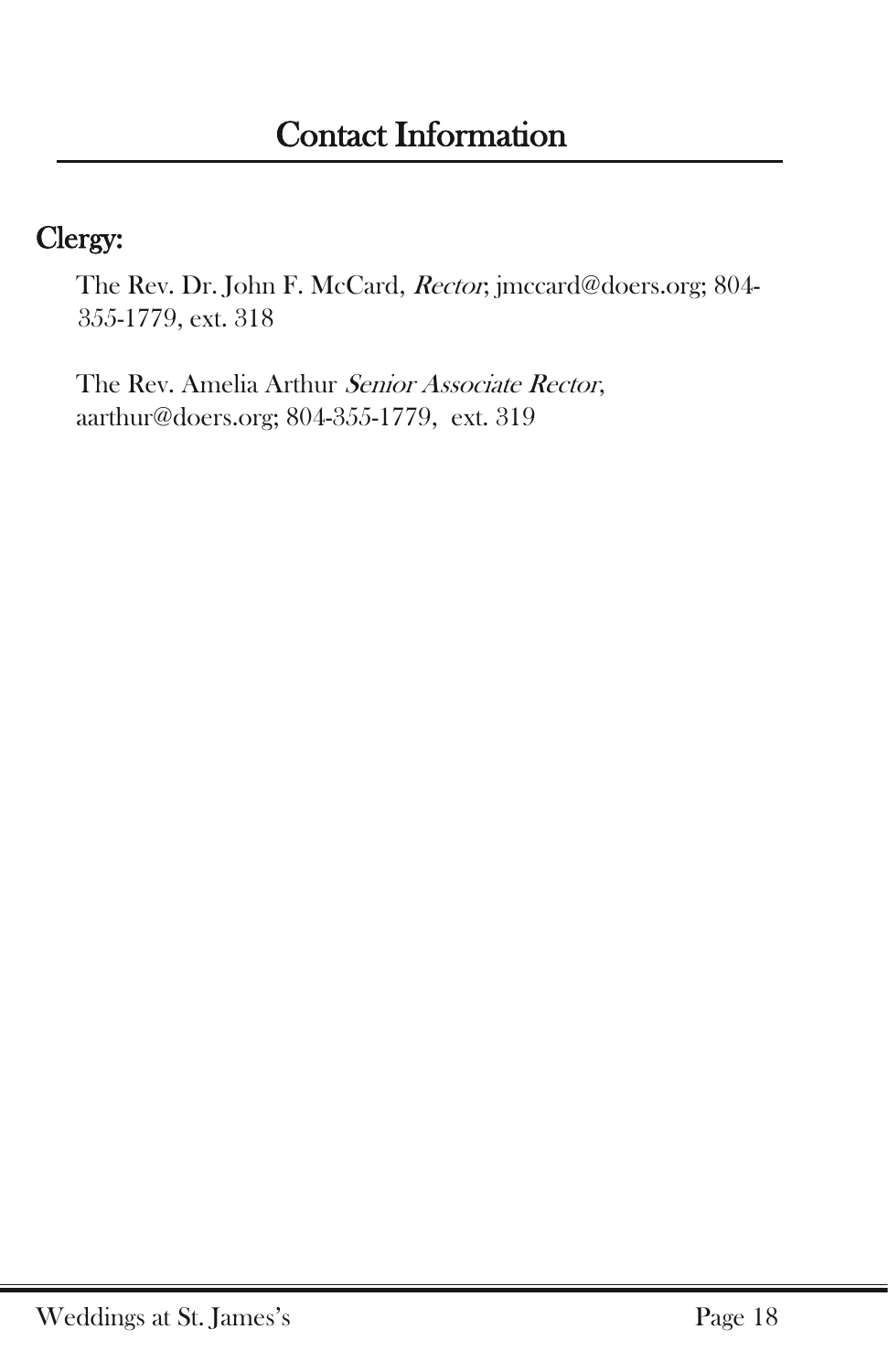## Staff:

Parish Coordinator mbrown@doers.org; 355-1779, ext. 313

Wedding Director pthiel@doers.org; 355-1779, ext. 311

Virginia Whitmire, Organist vwhitmire@doers.org, 355-1779, ext. 324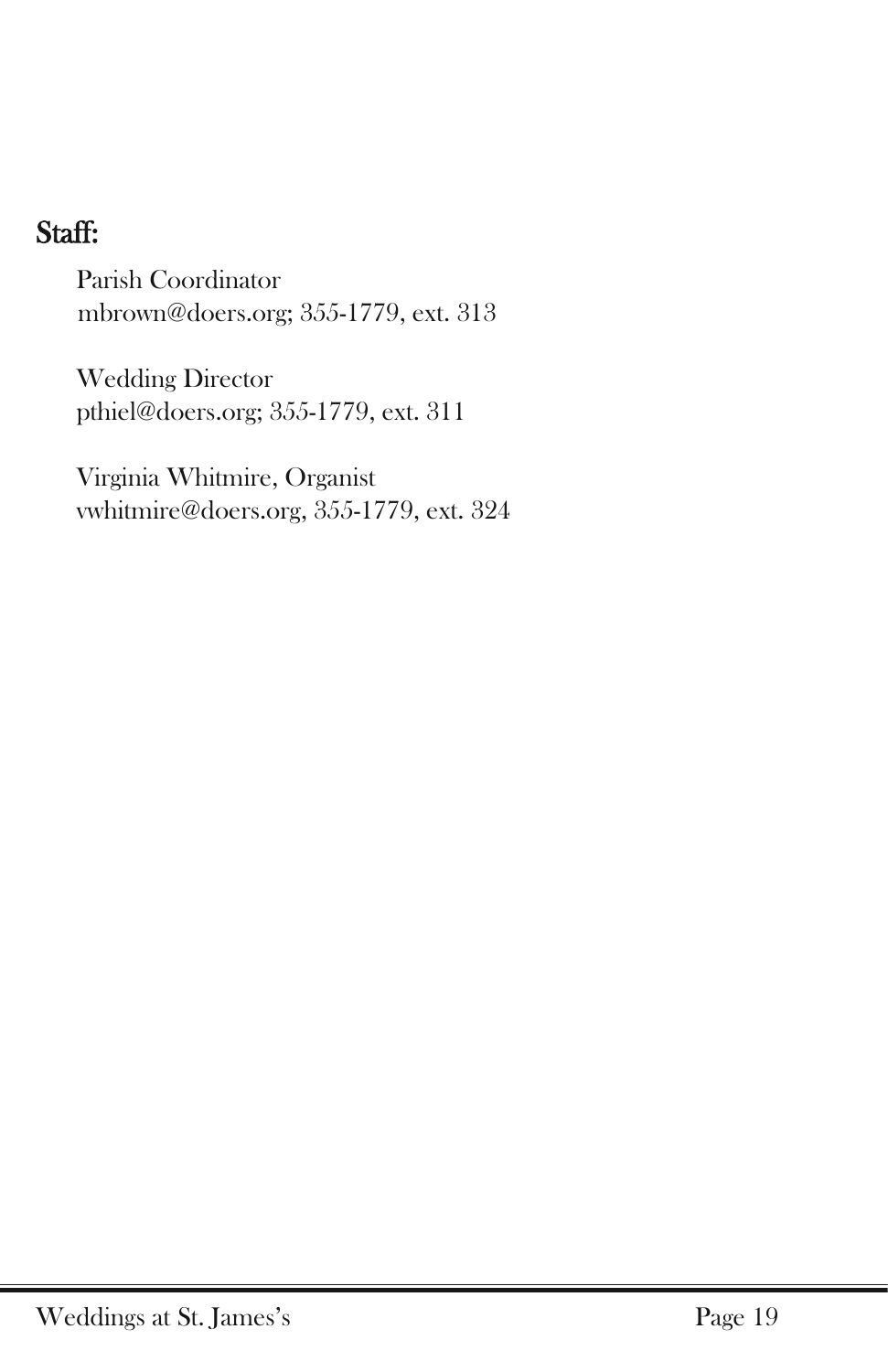## Flower Guild:

Jeanette McKittrick, Flower Guild co-Chairman, [jeanettemckittrick@gmail.com;](mailto:jeanettemckittrick@gmail.com) 804-370-1610 cell or 804-288-2512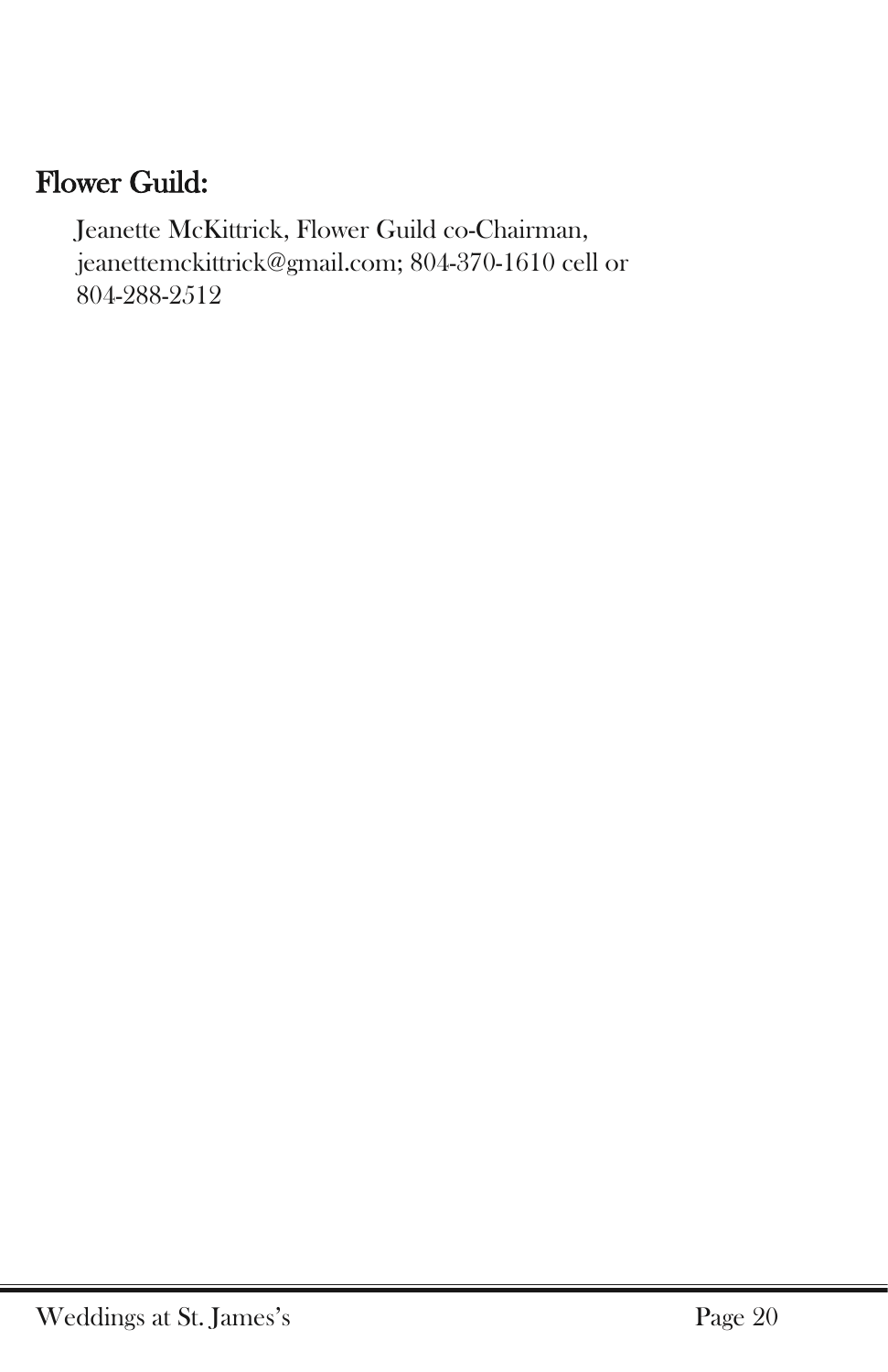## Checklist

| Reception at church Parish and Facilities Coordinators |
|--------------------------------------------------------|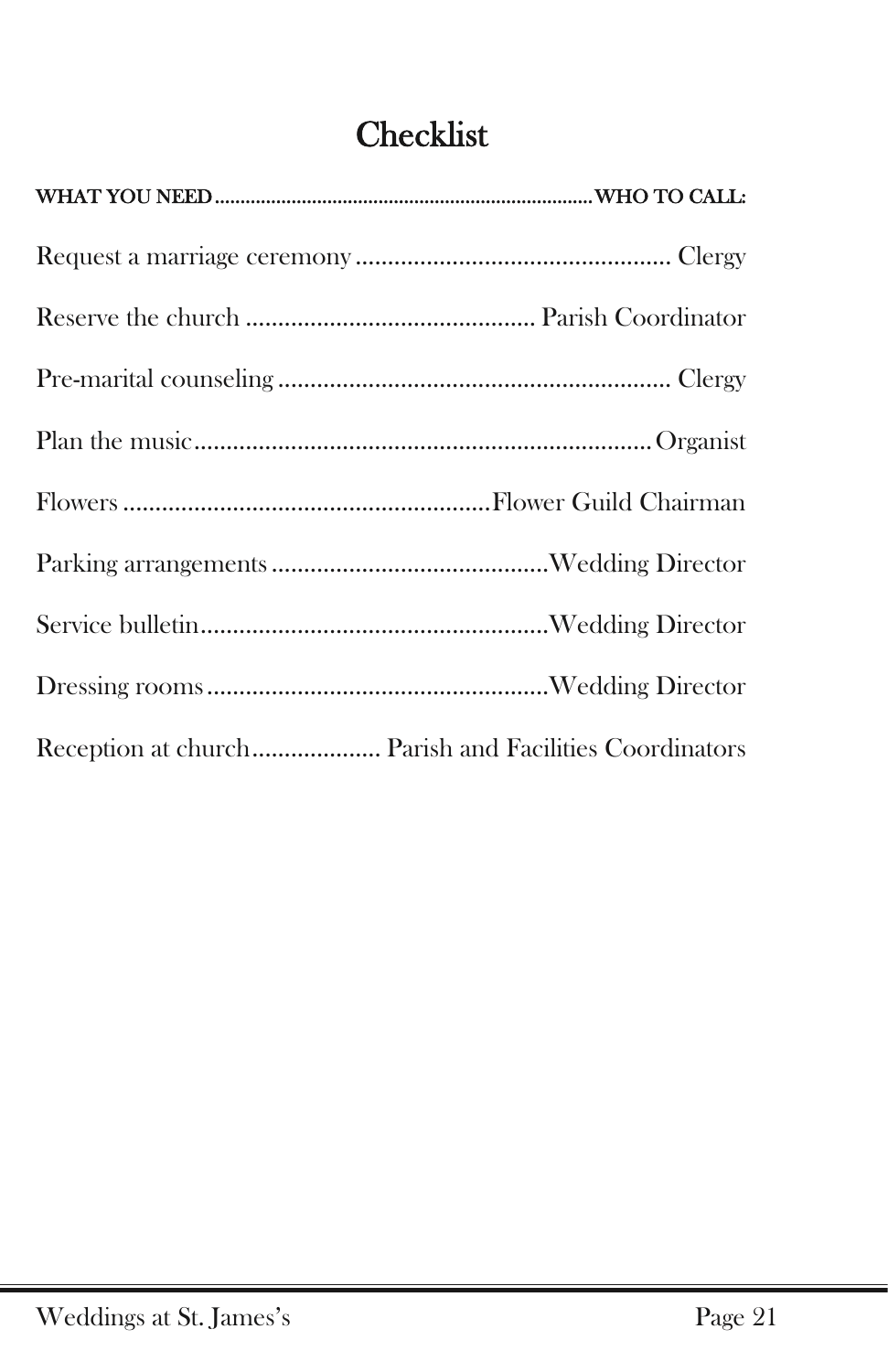## Directions for Guests



Directions from West of Richmond:

- 1. Take I-64 E.
- 2. Take exit number 78 towards BOULEVARD. 0.24 miles
- 3. Turn RIGHT onto VA-161/N BLVD. 0.18 miles
- 4. Turn LEFT onto ROBIN HOOD RD. 0.17 miles
- 5. Turn RIGHT onto HERMITAGE RD. 1.11 miles
- 6. Stay straight to go onto N MEADOW ST. 0.04 miles
- 7. Turn LEFT onto W BROAD ST/US-250/US-33. 0.30 miles
- 8. Turn RIGHT onto N LOMBARDY ST. 0.07 miles
- 9. N LOMBARDY ST becomes STUART CIR. 0.08 miles
- 10. Turn LEFT around the J.E.B. Stuart monument onto W. FRANKLIN ST. (Franklin is a one-way street) 0.10 miles.
- St. James's is a located a few hundred feet down Franklin your right.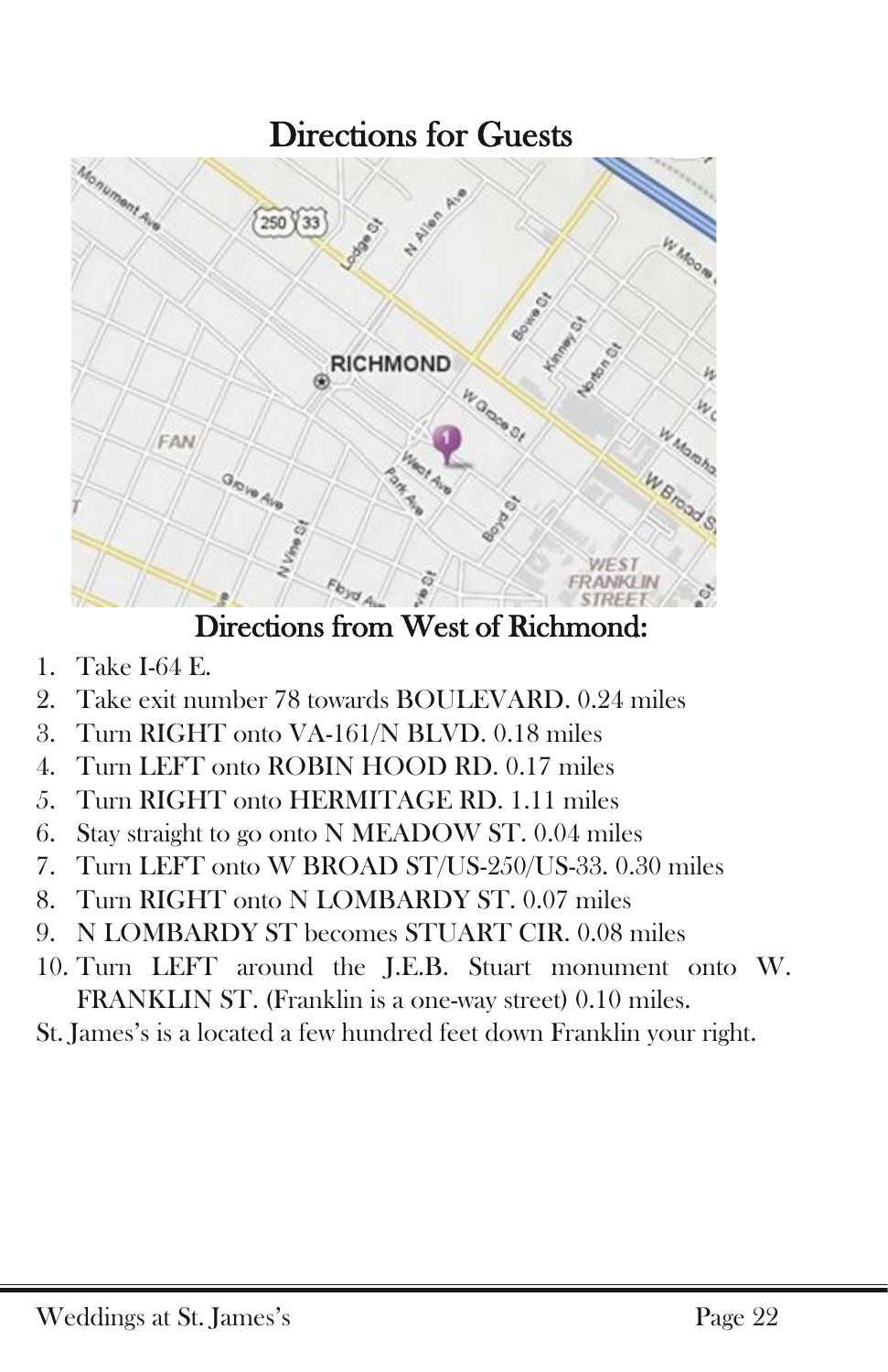## Directions from North of Richmond:

- 1. Take I-95S.
- 2. Take exit number 78 towards BOULEVARD. 0.24 miles
- 3. Turn RIGHT onto VA-161/N BLVD. 0.18 miles
- 4. Turn LEFT onto ROBIN HOOD RD. 0.17 miles
- 5. Turn RIGHT onto HERMITAGE RD. 1.11 miles
- 6. Stay straight to go onto N MEADOW ST. 0.04 miles
- 7. Turn LEFT onto W BROAD ST/US-250/US-33. 0.30 miles
- 8. Turn RIGHT onto N LOMBARDY ST. 0.07 miles
- 9. N LOMBARDY ST becomes STUART CIR. 0.08 miles
- 10. Turn LEFT around the J.E.B. Stuart monument onto W FRANKLIN ST. (Franklin is a one-way street) 0.10 miles St. James's is a located a few hundred feet down Franklin your right.

## Directions from South of Richmond:

- 1. Take I-95 N towards RICHMOND.
- 2. Take the VA-195 TOLL/DOWNTOWN EXPRESSWAY exit number 74A towards I-195. 0.30 miles
- 3. Merge onto DOWNTOWN EXWY (Portions toll). 0.82 miles
- 4. Take the exit towards US-1/US-301/BELVIDERE ST. 0.20 miles
- 5. Merge onto W CANAL ST. 0.17 miles
- 6. Turn RIGHT onto S BELVIDERE ST/US-1 N/US-301 N.
- 7. 0.42 miles
- 8. Turn LEFT onto W BROAD ST/US-250/US-33. 0.45 miles
- 9. Turn LEFT onto LOMBARDY ST. 0.08 miles
- 10. N LOMBARDY ST becomes STUART CIR. 0.08 miles
- 11. Turn LEFT around the J.E.B. Stuart monument onto W FRANKLIN ST. (Franklin is a one-way street) 0.10 miles
- 12. St. James's is a located a few hundred feet down Franklin your right.